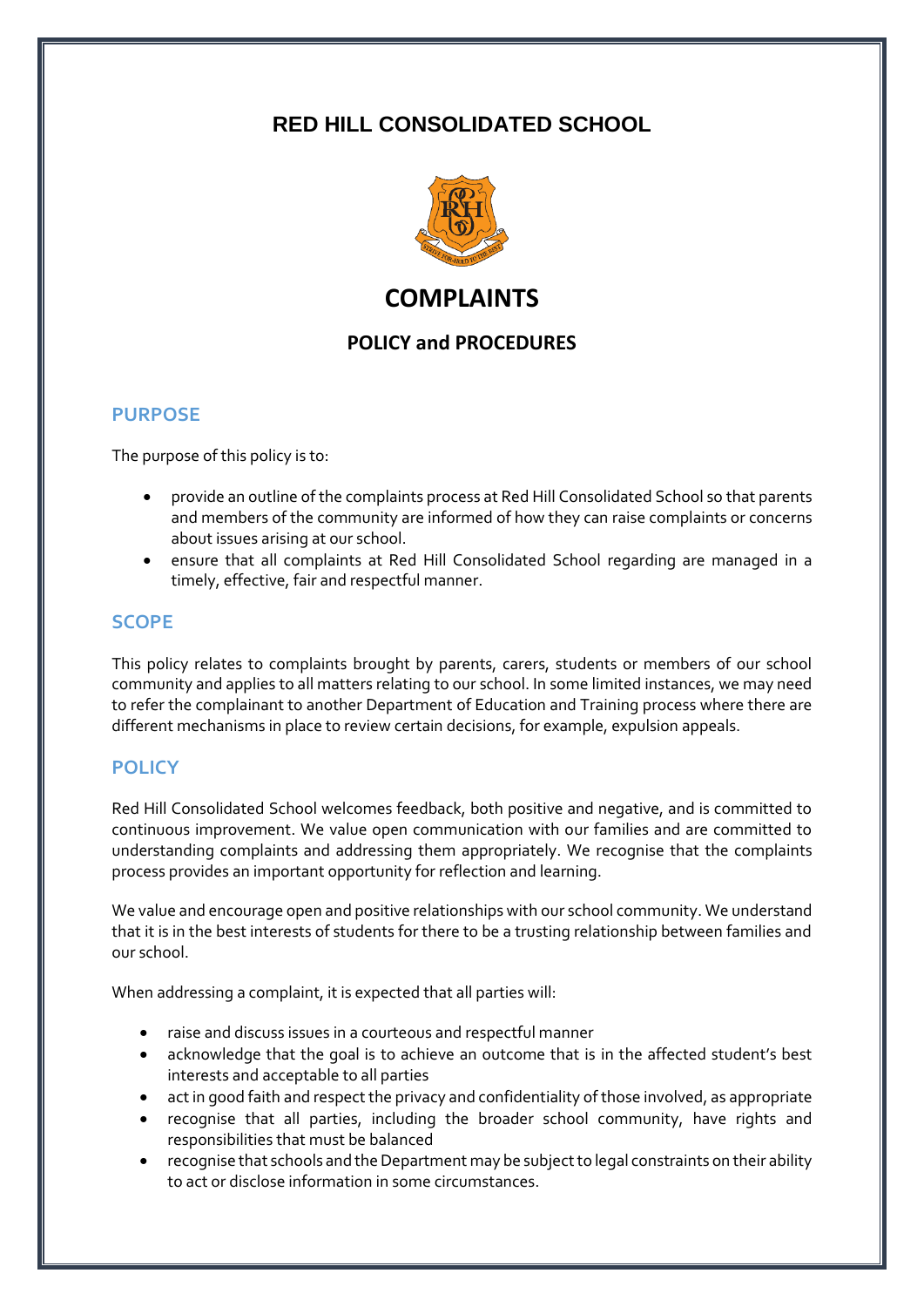#### **Preparation for raising a concern or complaint**

Red Hill Consolidated School encourages parents, carers or members of the community who may wish to submit a complaint to:

- carefully consider the issues you would like to discuss
- remember you may not have all the facts relating to the issues that you want to raise
- think about how the matter could be resolved
- be informed by checking the policies and guidelines set by the Department and Red Hill Consolidated School (see "Further Information and Resources" section below).

#### **Complaints process**

Red Hill Consolidated School is always happy to discuss with parents/carers and community members any concerns that they may have. Concerns in the first instance should be directed to either the class teacher or the Principal. Where possible, school staff will work with you to ensure that your concerns are appropriately addressed.

Where concerns cannot be resolved in this way, parents or community members may wish to make a formal complaint to the Principal.

If you would like to make a formal complaint, in most cases, depending on the nature of the complaint raised, our school will first seek to understand the issues and will then convene a resolution meeting with the aim of resolving the complaint together. The following process will apply:

- 1. **Complaint received:** Please either email, telephone or arrange a meeting through the front office with Principal, to outline your complaint so that we can fully understand what the issues are. We can discuss your complaint in a way that is convenient for you, whether in writing, in person or over the phone.
- 2. **Information gathering:** Depending on the issues raised in the complaint, the Principal or nominee may need to gather further information to properly understand the situation. This process may also involve speaking to others to obtain details about the situation or the concerns raised.
- 3. **Response:** Where possible, a resolution meeting will be arranged with the Principal to discuss the complaint with the objective of reaching a resolution satisfactory to all parties. If after the resolution meeting we are unable to resolve the complaint together, we will work with you to produce a written summary of the complaint in the event you would like to take further action about it. In some circumstances, the Principal may determine that a resolution meeting would not appropriate. In this situation, a response to the complaint will be provided in writing.

We recommend including the above procedures for a resolution meeting to take place as part of your complaints process. A face-to-face resolution meeting provides the best opportunity to repair relationships between complainants and the school.